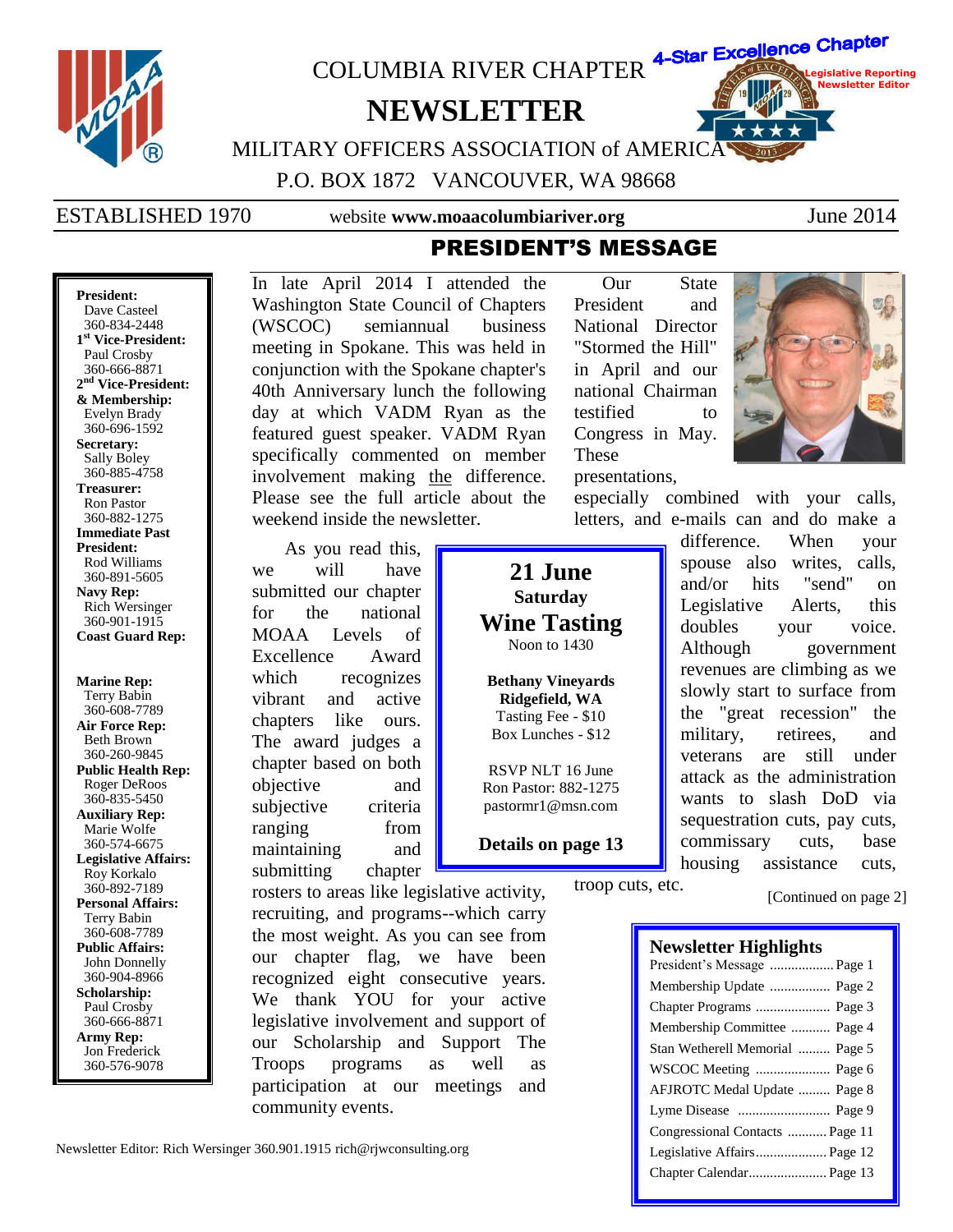### PRESIDENT'S MESSAGE continued

This is why we need every chapter member and spouse to keep up the constant and unrelenting active education of our elected officials. Remember, there are those who release misinformation that the media does not challenge, so it up to us to set the record straight.

As we soon enter the "Dog Days of Summer" I ask you to stay plugged in to issues and to respond. Many of you will be on vacations--some for extended lengths, but these days, nearly everyone is on a computer, tablet, or smart phone and can easily hit "send." When U.S. Representative, Jaime Herrera Beutler, is on vacation back in the district, we hope to meet with her to discuss pertinent issues with her while Congress is in recess.

Hope you can join us for our annual wine tasting social at beautiful Bethany Vineyards on Saturday, June 21. If you have not attended this before, this year is the one to attend. Not only will we be the first group to dine and relax on their new dock patio, but we anticipate many new members will attend. It will be a good chance to meet new members. Marilyn and I always look forward to this relaxing event.

After this, our next chapter event will be the much enjoyed fall kickoff social barbecue event hosted by John Donnelly on Sunday, September 21. Please mark your calendar.

Have a great summer.

**Dave Casteel President**



## *Membership Update by Evelyn Brady*

April was a great month for chapter recruitment with 4 new members! Please welcome these new members to our chapter: Sally Cowles, MD – former Navy, Les Burger, MD - retired Army, Rob Ash – former Air Force, and Bill Craig – retired USNR. Keep up the good work with referring potential members and talking up the benefits of belonging to our local chapter.

> **Evelyn Brady Membership Recruitment Committee (360) 696-1592 evelynbrady@rocketmail.com**

## *Newsletter Editor*

Newsletter Editor: Rich Wersinger. You can contact him at 360-901-1915 or e-mail him at rich@rjwconsulting.org.

Past Chapter Secretary John Donnelly coordinates calendar inputs and newsletter distribution.

## *Newsletter Distribution*

We continue to distribute our newsletter by e-mail, so if you are receiving this via postal service and would prefer e-mail please notify our Past Chapter Secretary, John Donnelly, donnellyj@comcast.net or 360-904-8966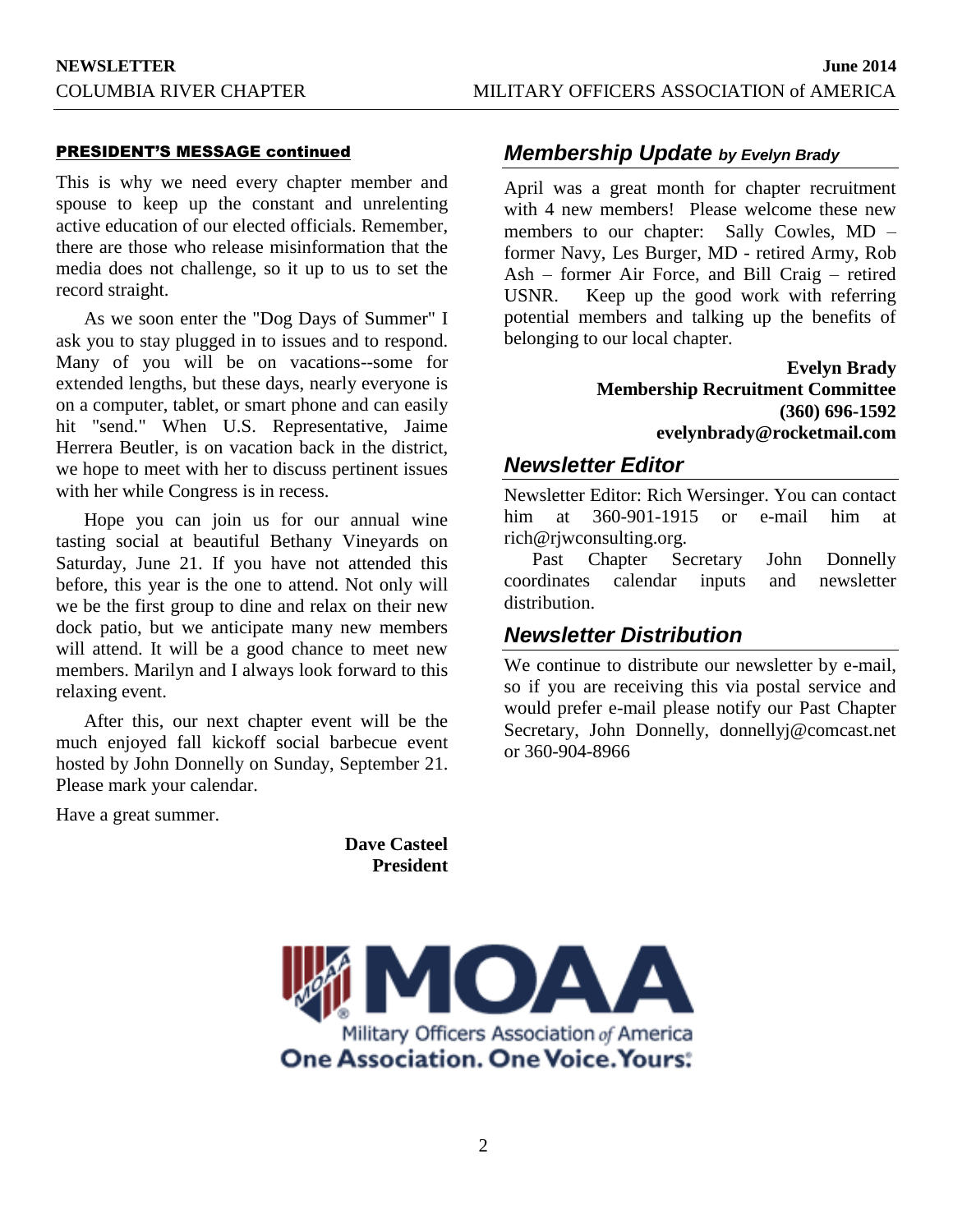## COLUMBIA RIVER CHAPTER MILITARY OFFICERS ASSOCIATION of AMERICA

## *Chapter Programs: by Paul Crosby*

I thoroughly enjoyed the May program at Club Green Meadows on May 15th. The buffet was excellent and program by Jerry McWithey on Insitsu and drones was informative. However, the attendance was disappointing with only 35 individuals in attendance.

I say disappointing because I am at a loss for words on what the chapter needs to do to increase attendance at our monthly meetings. We have a strong membership and I think interesting speakers and topics but the attendance at our events tells me the members don't agree for whatever reason.

We have already penciled in our programs and locations beginning in September. But it is not too late to change, so I would like our members to answer the following three questions.

- 1. Do I approve of the location and time/date of the monthly meetings?
- 2. Do I like the meals that are offered at the monthly meetings?
- 3. Do I like the speakers and topics that are offered at the monthly meetings?

If you answered no to any of the three questions, please contact your service representative or any other member of the board and offer your feedback and/or suggestions. This is your chapter and we want to see you at our monthly meetings.

My phone number is 360-666-8871, my email address is [b66navigator@yahoo.com.](mailto:b66navigator@yahoo.com) I look forward to hearing from you.

## *Early Childhood Development Guidelines Keep Parents and Kids on Track: submitted by John Donnelly*

This month, many organizations offer tips for caregivers and their children. From keeping kids active to feeding them properly, there are a variety of ideas on how to make sure our military children are happy and healthy. There is no one size fits all approach because each child is unique and develops at his or her own pace. There are benchmarks, however, to help you determine if your child is developing at a pace similar to their peers and it is important for parents to be aware of these markers to get help when they need it.

According to the National Institutes of Health, your child will have more pediatric well-child visits when they are younger and developing the fastest. Health care providers will record your child's height, weight, and in some visits, hearing, vision, and other screening tests. These "other" tests examine whether your child is meeting normal growth and developmental milestones for their age. Age groups are typically divided into five categories:

- $\sim$  Infant/newborn
- ~ Toddler
- ~ Preschooler
- ~ School-age child
- ~ Adolescent

These visits are prime opportunities for communication with your child's health care provider. It is important to take an active role in the care of your child, especially if you believe he or she may have a developmental delay. Write down questions and bring them with you to your appointments. Additionally, you can expect to be given information about normal development, nutrition, sleep, safety, diseases that are "going around," and other important topics such as what to expect as your child grows up.

TRICARE covers visits, immunizations and vision screenings for beneficiaries from birth to age six as part of well-child care. For more information about this benefit, visit [www.tricare.mil/well-child.](http://www.tricare.mil/well-child) For a list of developmental milestones, visit the [NIH's Developmental Milestone Record](http://tinyurl.com/l9622dt) [\(http://tinyurl.com/l9622dt\)](http://tinyurl.com/l9622dt)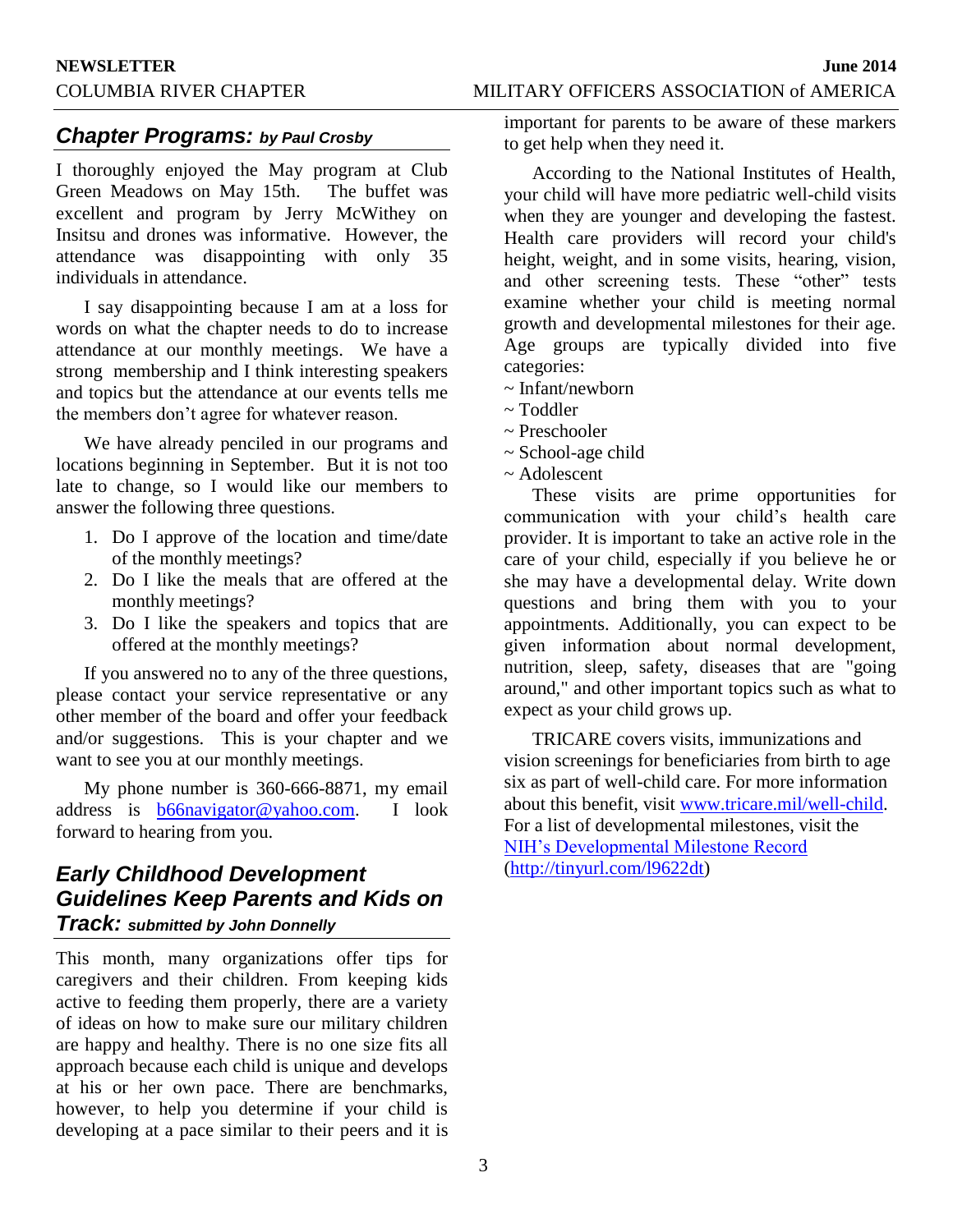## COLUMBIA RIVER CHAPTER MILITARY OFFICERS ASSOCIATION of AMERICA

## *Membership Services Committee News by Terry Babin*

## **Keeping Connected.**

During late April or early May you should have received a telephone call from our Chapter's volunteer callers. We appreciate the time so many of you took to help us update information for our Chapter roster, and confirm you were receiving the newsletter. About a quarter of you had changes which are very useful to help us keep you informed about the Chapter's activities and events. If you still have a voicemail from one of our callers, we would still like return call from those with whom we still have not connected.

We are still looking for two more volunteer callers to help keep each Call List to 10 or less members. Feedback from our callers was that these recent calls were quite easy to do, and interesting and fun.

A special "thank you" to the callers: Bob Cross, Nancy Fritz, Nancy Patella, Peggy Pastor, Marie Wolfe, Marlene Laurie, Caty Hart, Jim Morse, John Hill, Rich Wersinger, Joel Scott, Rod Williams, and Paul Crosby.

### **Other Services.**

The mission of the new Membership Services Committee is to develop and support Chapter activities and services which encourage active participation in the Chapter and long-term membership. We have merged the Personal Affairs Committee with the functions of "retention" to provide a more robust approach to meet your needs. Marie Wolfe, as Auxiliary Representative, serves on the Committee as well as our liaison to the Program Committee. We hope you will contact Marie, your assigned caller, or me if you have ideas for programs or activities that interest you. Otherwise, we are just shooting in the dark trying to figure out what is worth your time to attend one of the Chapter meetings.

We remain active in personal affairs (i.e., casualty planning and assistance). This is one of our most frequently requested types of assistance. Other services being put together include assigning "sponsors" for new members, having occasional new member socials and orientations, helping arrange rides to Chapter events for those no longer drive (particularly at night), and otherwise serving as a resource to Chapter members.

## **Reminders.**

 $*$  June 21<sup>st</sup> is the Chapter's annual wine tasting. See details in this newsletter. Do not drink? Neither do I. You can still have fun to enjoying one of Bethany's low cost cheese or hummus plates, or sandwich lunch with Chapter members in a beautiful setting.

\* While the Chapter will have its traditional summer break in July and August, the Membership Services Committee is always available if you have questions or need personal affairs assistance. If you cannot get a hold of me, contact a Service Representative or our Auxiliary Representative. Contact information is on the front page of this newsletter.

> **Terry Babin Membership Recruitment Committee (360) 608-7789 tbear06@comcast.net**

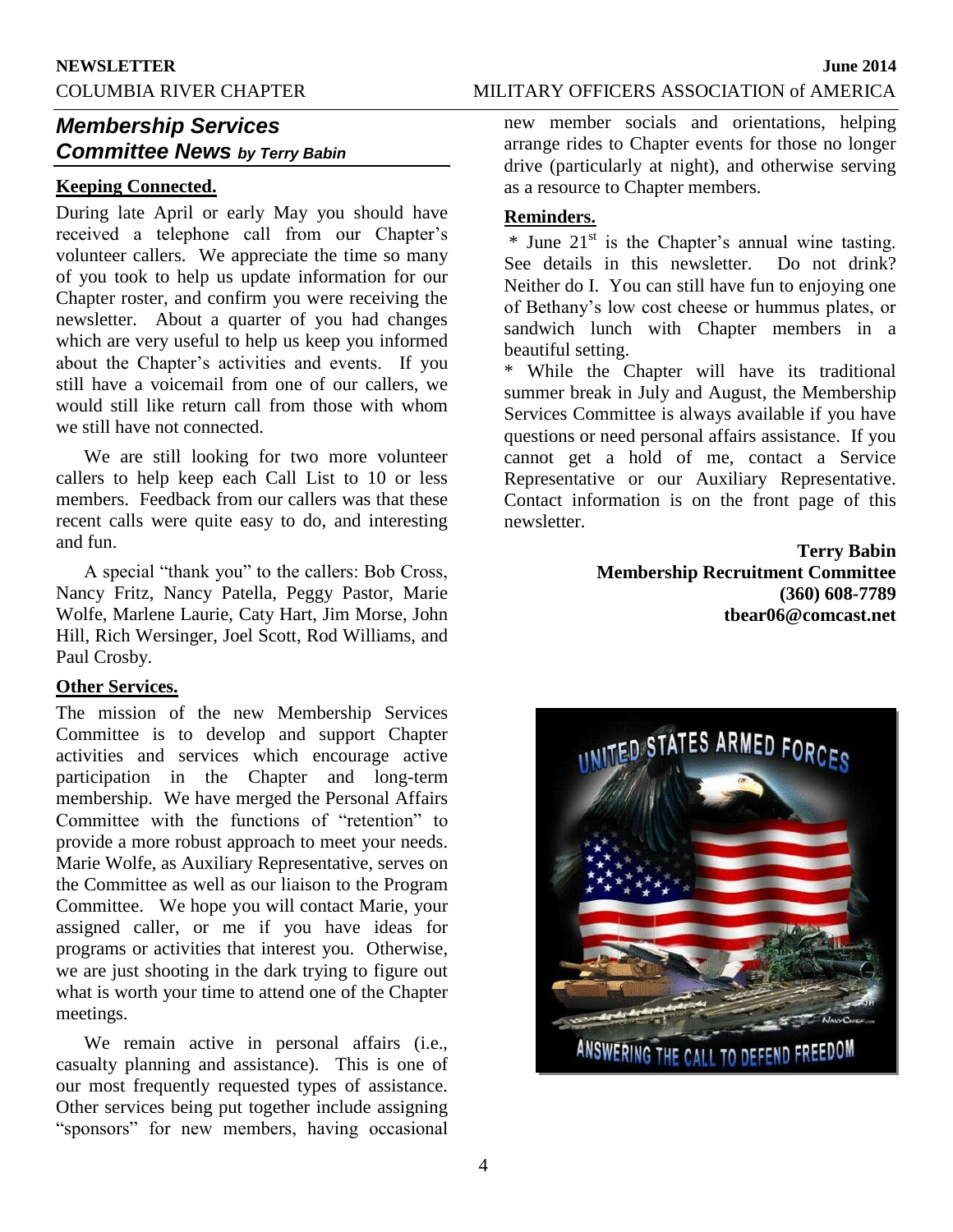## **CHARLES "STAN" STANLEY WETHERELL June 13, 1922 ~ May 1, 2014**

Stan was a LIFE member of the Military Officers Association of America (MOAA) and long time chapter member. He served on the board of the Columbia River Chapter of MOAA as our Coast Guard Service Representative until his health precluded him from doing so.

He was a knowledgeable member and asset to our chapter. We will definitely miss him. We thank him for his service to our chapter and our nation and send our sympathy to Grace and his family.



Stan Wetherell, born in Cheney, came with his family to Vancouver, WA when he was quite young and made it his home ever since. He graduated from Vancouver High School in 1939 and went to college at Reed and the New York State Maritime Academy

World War II interrupted Wetherell's schooling. He spent the war in the merchant marine; his travels took him from Murmansk to Australia and many ports between. He was proud that he once navigated across the Pacific and hit the Golden Gate dead on. On June 4, 1944, Stan married Grace Matthews in Vancouver, WA.

After the war, Wetherell worked several jobs while retaining his love of the sea. In 1956, he was called to active Coast Guard duty as a Lieutenant and served until his retirement in 1982 from the Office of Captain of the Port in San Diego with the rank of Captain, USCG.

Stan and Grace returned to Vancouver in 1983. Stan worked part time as professional sailor in West Coast shipping. He gave much of

his time to the local Sea Scouts and to Kiwanis. With friends and family, he led several extended canoeing trips. Stan and Grace enjoyed square dancing and world traveling together.

Stan noticed that Washington was the only state without a street named for it in Washington DC. He successfully lobbied Congress so that Washington would not be alone without this honor; there is now a Washington Street in Washington DC.



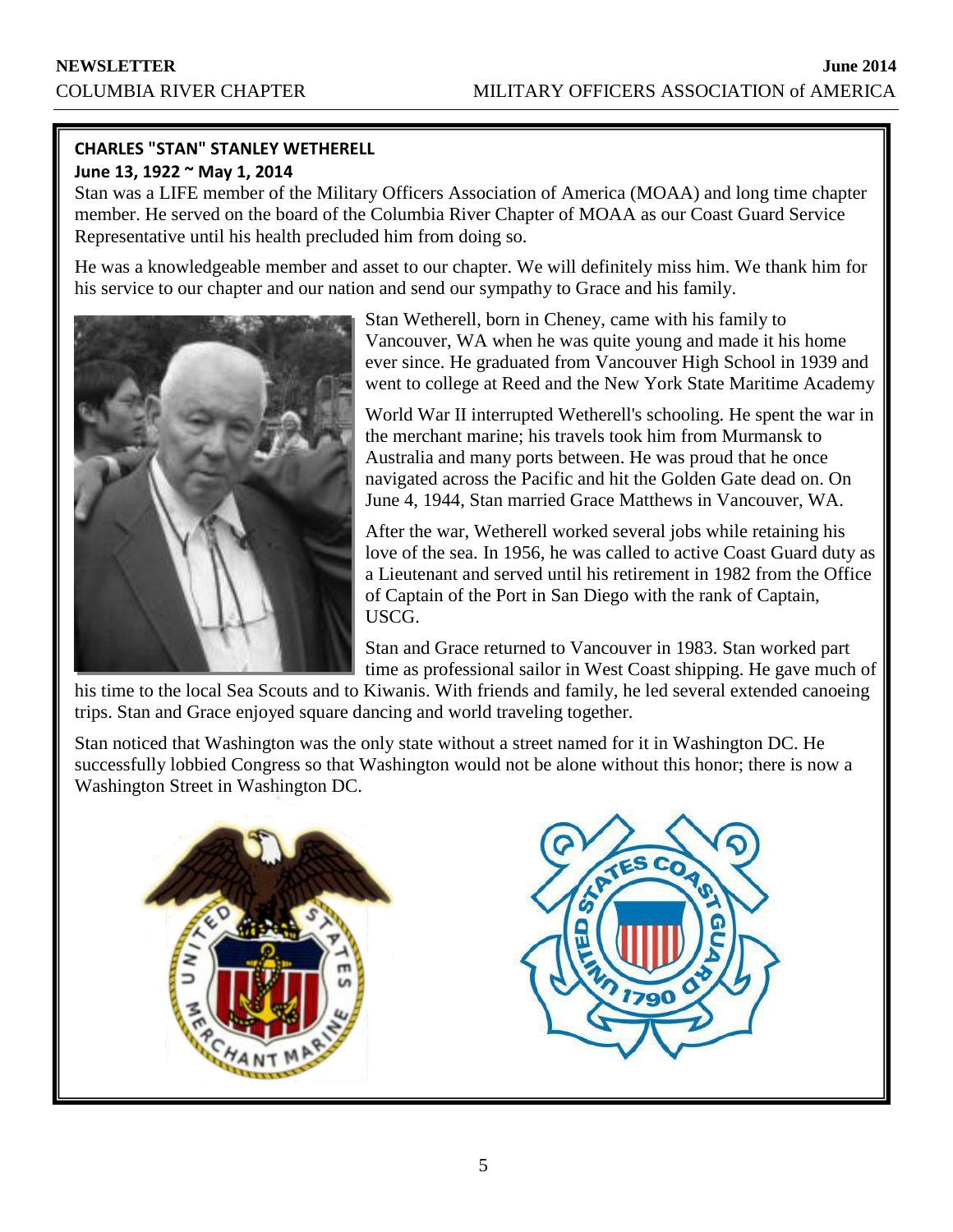## COLUMBIA RIVER CHAPTER MILITARY OFFICERS ASSOCIATION of AMERICA

## *WSCOC Meeting with VADM Ryan by Dave Casteel*

I realize this is rather lengthy, but contains important information.

The Spokane Chapter hosted the Washington State Council of Chapters (WSCOC) semiannual business meeting the last weekend in April in conjunction with their 40th Anniversary Lunch on Sunday. Our state president, COL David Slotwinski ("Slots"), USA, Ret, chaired the business meeting of chapter presidents and state officers. This year, VADM Norb Ryan, USN, Ret--MOAA President and CEO, attended the entire business meeting. He and National Director, Maj Gen "Buck" Marr, USAF, Ret, both actively participated in dialogue during the meeting.

General Marr gave a brief update of the issues he and Slots discussed and presented to seven of our elected principals and five staff assistants during their eight plus hours Storming the Hill. He praised MOAA for the excellent job they did in providing comprehensive preparatory education prior to the event. He said MOAA is working on providing more information and training for chapter Legislative Affairs liaisons. He highlighted the numerous accomplishments of MOAA over the past year (please see list at end of this article). He also singled out and thanked Beth Ann Daigre for all she has done in the area of Auxiliary Affairs--now and for her past accomplishments on the national board as Auxiliary Liaison.

Each chapter president gave reports on the areas of 1) Status of chapter leadership / succession, 2) Recruiting and retention, 3) Current programs, 4) Contacts and campaigns to contact Congress and local state legislators, and 5) Other issues or concerns.

Since I went first, I probably took up more than my share of time. I gave a very positive report on the chapter's overall health. I mentioned that I just started the first year of my last two year term as president, but that neither current vice president would be moving up to the office of president. One will be moving to Longview and the other is out of town six months of the year. So, we have a need to recruit new members for these positions soon.

Slots mentioned that WSCOC has reorganized the state VP positions so that one VP is in charge of Legislative efforts and the other VP oversees "Chapter Development" activities which include recruiting, retention, chapter officer transitions, and community blue print coordination. Slots asked chapters to adopt this model. This restructuring is probably the next reorganization the chapter should undertake over the coming year to realign with the state especially as we bring on new chapter vice presidents.

I also brought up a few questions our members had. One question I asked was why grandchildren of members are not eligible for MOAA grants or scholarships. Admiral Ryan responded that the board felt this would be "double dipping." They feel funds should go to help members serving and children of members. He did say he would talk with the board about the idea of grandchildren of LIFE members being eligible for MOAA grants or scholarships.

We heard presentations from the our Governor appointed member to the Veterans Affairs Advisory Committee and the MOAA representative to the State Veterans Legislative Coalition (VLC). The VLC reported two significant accomplishments. First is that parents of GIs whose son or daughter dies on active duty are eligible to live in state retired soldiers homes. Second, veterans have the one year residency requirement waived for in-state tuition at state schools.

Slots also brought up a national MOAA issue concerning having a chapter in every Congressional District in the nation (or an area that has eligible members but is too far from a current chapter) and asked us to look at Washington State for possible new chapters or satellite chapters. Two areas under study are in the greater Seattle area and around Longview.

Admiral Ryan thanked the chapters for all they do to advocate for members and veterans as well as active community involvement. He said more important than being CEO is being CLO--i.e., "Chief Listening Officer," as he learns much from listening to chapters' comments that can help other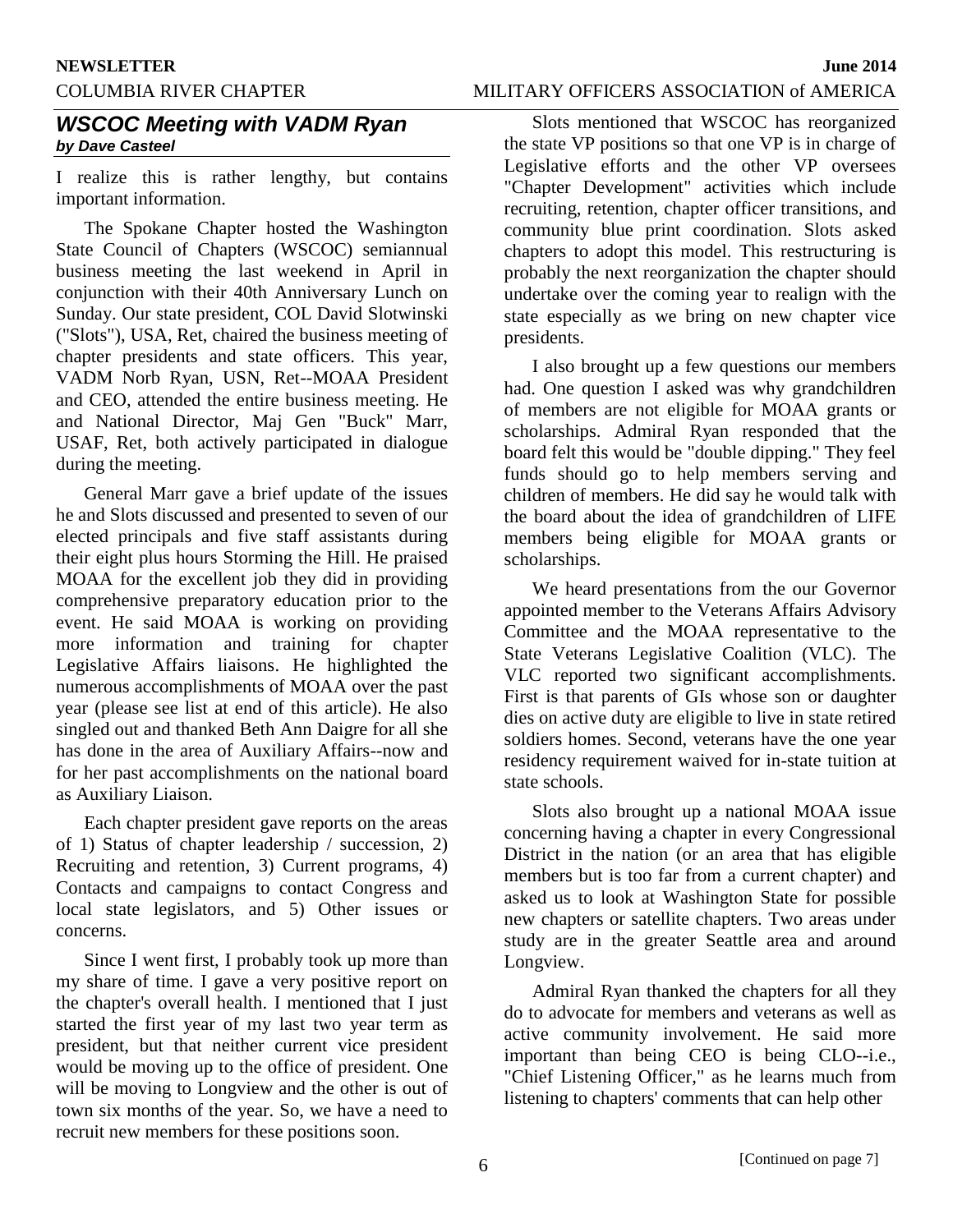## COLUMBIA RIVER CHAPTER MILITARY OFFICERS ASSOCIATION of AMERICA

### WSCOC Meeting continued

chapters. He updated us on MOAA's Veterans Service Officers now helping veterans with disability claims in the greater Virginia/DC area. MOAA hopes to expand this across the nation. Chapters have been asking MOAA for e-mail addresses of potential prospects to aid in recruiting. He said MOAA now has 250,000 e-mail addresses (i.e., of eligible national members who are not affiliated with a chapter) but needs these members to give authorization for these e-mails to be released to the chapter before they can share them. At this point, 20,000 have given permission. Also, because of the importance of legislative advocacy efforts, MOAA will be inviting Legislative Affairs chairpersons to upcoming Regional Symposiums for helpful instruction and provide them with useful template materials.



Dave Casteel presenting thank you memento to guest Speaker Jerry McWithey, Dir Flight Ops, Insitu, at May 15 dinner at Club Green Meadows.

## **General Marr's Quick Overview of 2013 MOAA Accomplishments:**

-Blocked shifting \$25B in health care costs

-Avoided 24% cut in Medicare and TRICARE payments to providers

-Won two-year relief to sequestration driven cuts

-Blocked Chain-CPI proposals

- Membership Model showing positive tractiongrew active by 4.5%/Life and Basic memberships up

-Chapter membership up 2500

-Chapter legislative chairs up 36%

-Increased networking on LinkedIn by 20,000

-Career transition program reached 12,000

-Grant by Dole Foundation enabled publishing Care Giver Guide

-VSO volunteer program up and running

-\$100,000 grant by JP Morgan enabled two Spouse Symposium

-\$9.5M in scholarships disbursed to 1700 students

-New revenue initiatives on track: Foundation and Corporate Sponsorships

-MOAA named Top military related advocacy organization  $-7<sup>th</sup>$  year in a row by The Hill newspaper

-Non-Profit Times named MOAA a "Best Non-Profit to Work For."

-10 Print and Digital Awards (APEX and W3)

-Member Service Center receives top marks in member survey



L=R: Diane & Jerry McWithey (Guest speaker), Pat Williams, Liz Cross, Marilyn & Dave Casteel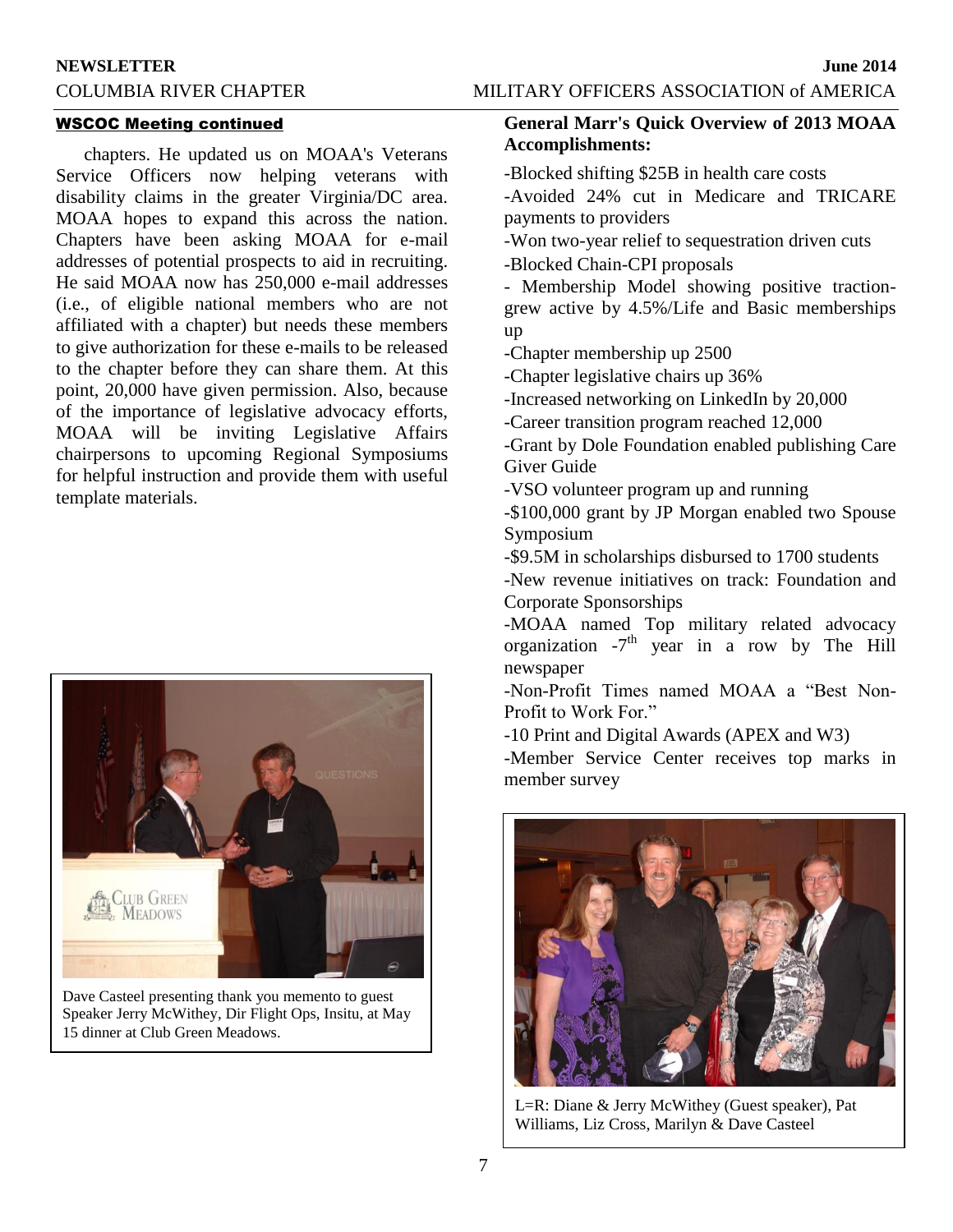## *AFJROTC Medal Update:*



Chapter President Dave Casteel presents MOAA JROTC leadership medal to Cadet Major Ryan Williamson at Battleground High School JROTC awards ceremony. He was selected for exhibiting high potential for military leadership.

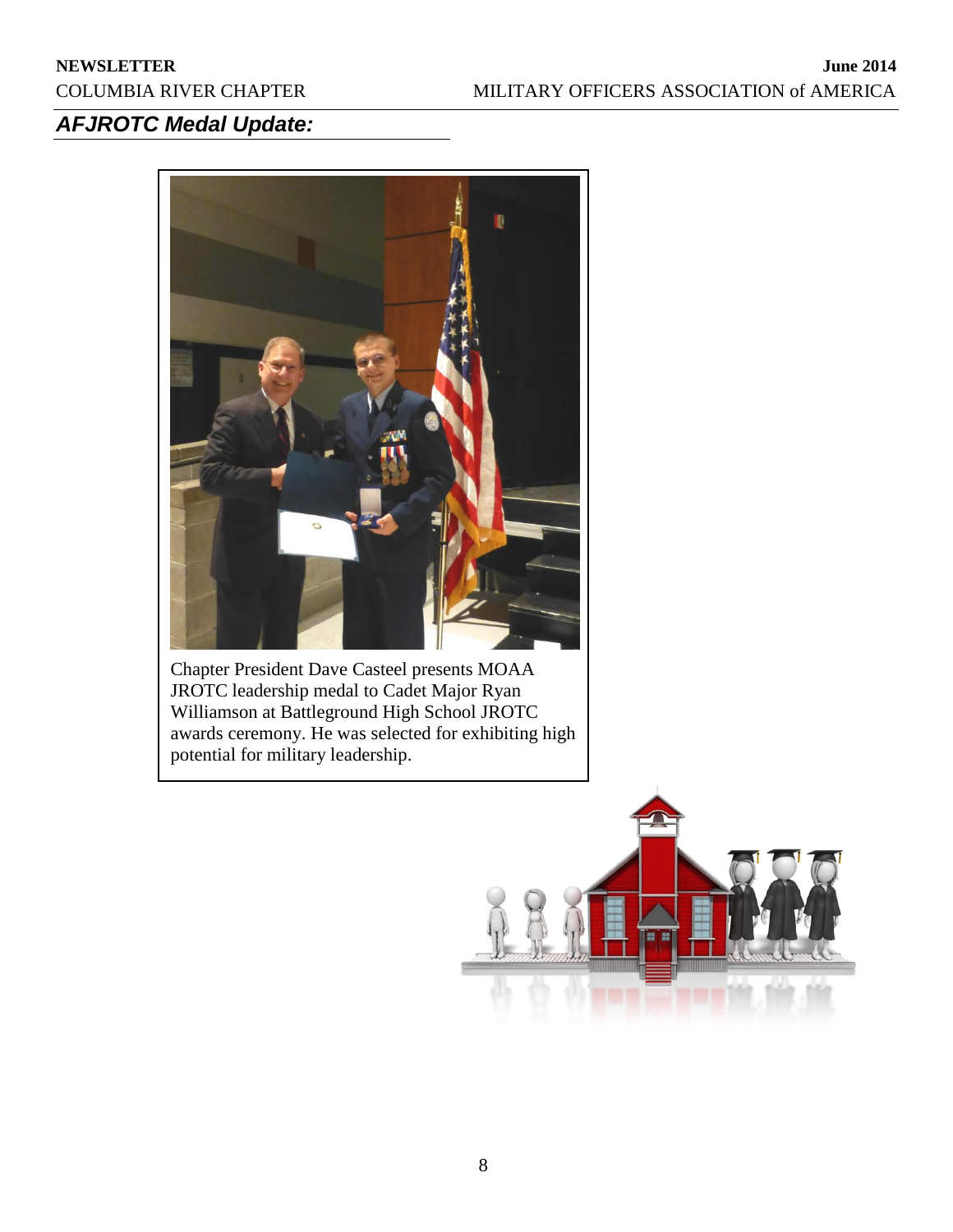## COLUMBIA RIVER CHAPTER MILITARY OFFICERS ASSOCIATION of AMERICA

## *MOAA Urges White House to Create VA commission Submitted by Dave Casteel*

Alexandria, Va. (May 16, 2014) — Retired Navy Vice Adm. Norb Ryan, president of the Military Officers Association of America (MOAA) wrote to the Commander in Chief, President Barack Obama, urgently recommending he establish an independent, high-level commission to examine the VA health care system for the nation's veterans in the 21st century.

MOAA members are deeply concerned over recent reports that a VA hospital in Phoenix, Ariz. was keeping two waiting lists for veterans seeking care.

A 'secret' list allegedly was used to deny access to care for veterans so that overall numbers would look good. A retired VA physician alleges the list led to the untimely deaths of as many as 40 veterans. The VA Inspector General is investigating the charges.

In writing to the President, Ryan noted, "We believe the current situation concerning allegations of secret waiting lists at the VA Phoenix hospital presents a unique opportunity to take a fresh look at VA health care in the 21st century. The VA health care system delivers consistently high quality care to our nation's veterans with few exceptions, once veterans can get in. However, as the current crisis has shown, our veterans' access to care is often thwarted by bureaucratic red tape and inefficiencies."

The VA healthcare system is the largest integrated system in the country with nearly 10 million veterans enrolled, 6.5 million seen each year, and 220,000 visits per day in 1,825 locations including 152 hospitals, 800 Community based clinics and 300 veteran centers. Two million new enrollees were added in 2013 resulting in a net gain of 1.4 million new patients system wide.

The last comprehensive review of VA health care was done nearly 20 years ago. It led to the transformation of the VA health system so that veterans are seen today for routine, primary care needs as well as specialized care associated with their wartime disabilities.

"As health care delivery continues to evolve across the nation with decreasing reliance on inpatient services and facilities, MOAA believes that veterans and their families would benefit over the long term by an independent, strategic assessment of health care delivery modalities in the 21st century," Ryan wrote. "We must act now to understand the challenges that lie ahead so that the VA is prepared for the long-term needs of the millions of veterans who have served our nation during the last 12 years of war."

## *Thoughts About Lyme Disease (As The Summer Months Begin) by CAPT Roger DeRoos. USPHS Ret.*

Lyme disease is transmitted to humans from deer tick bites, which is the only known means of transmission to humans. On the West Coast we have our own type of deer tick, called *Ixodes pacificus.* The good news for those who live in the Pacific Northwest; the incidence of Lyme disease is low compared to some other areas of country. According to the Washington State Department of Health website, only 7 to 26 cases have been reported in Washington the last few years, and the count is even lower for cases of tick bites which originate in our own state (0 to 3 per year). Most cases occur in the Northeast, mid-Atlantic and upper Midwest. The black legged deer tick in these locations is called *Ixodes scapularis,* and the bacteria transmitted from the infected tick is called *Borrelia burgdorferi*. If you go on vacations in these upper Midwest or Atlantic areas during the summer or fall, be sure to take precautions to prevent exposure from tick bites.

Lyme disease can be effectively treated with antibiotics. If left untreated, more serious long-term effects can occur in the joints, heart, and nervous system. The Centers for Disease Control and Prevention (CDC) website states that "the tick must be attached for 36-48 hours or more before the Lyme disease bacterium can be transmitted." Although not always present, a telltale sign of the disease is a "bull's-eye" rash in one or more locations, accompanied with fever, headache, and muscle and joint pain.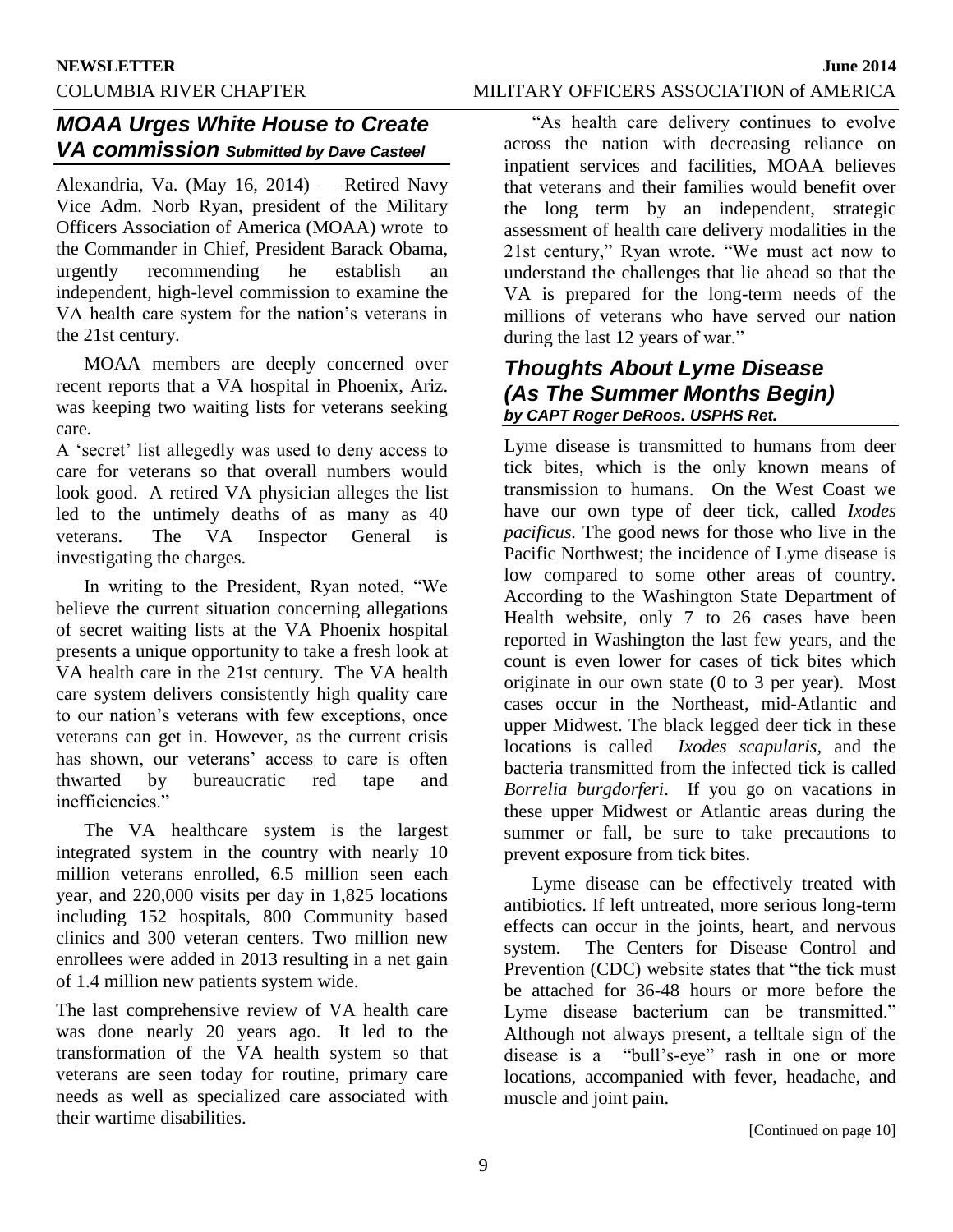## COLUMBIA RIVER CHAPTER MILITARY OFFICERS ASSOCIATION of AMERICA

### **Thoughts About Lyme Disease continued**

The first step for prevention is to avoid exposure to deer ticks. Staying away from tall brush or grass will help. If you like to hike in areas where there are ticks, stay in the middle of the trail. Light colored clothes will help you spot ticks early, and long-sleeved shirts and tucking pants into socks will help prevent exposure. Also, an insect repellant with DEET, and Permethrin applied to clothing will help. The Permethrin kills the tick. Be sure to follow labelled instructions.

The deer tick is small, and the nymph is most likely to attach during warmer months. The nymphal stage more actively feeds during the summer months and adult ticks are more active during cooler months. They tend to hide in the folds of our bodies, so check carefully. The CDC states that: "In general, adult ticks are approximately the size of a sesame seed and nymphal ticks are approximately the size of a poppy seed." The CDC website portrays relative size of stages in Figure 1.



Because it is important that they be removed correctly, I will quote directly from the CDC website about removing a tick: "1. Use fine-tipped tweezers to grasp the tick as close to the skin's surface as possible. 2. Pull upward with steady, even pressure. Don't twist or jerk the tick; this can cause the mouth-parts to break off and remain in the skin. If this happens, remove the mouth-parts with tweezers. If you are unable to remove the mouth easily with clean tweezers, leave it alone and let the skin heal. 3. After removing the tick, thoroughly clean the bite area and your hands with rubbing alcohol, an iodine scrub, or soap and water." CDC also recommends that you: "Avoid folklore remedies such as "painting" the tick with nail polish or petroleum jelly, or using heat to make the tick

detach from the skin. Your goal is to remove the tick as quickly as possible--not waiting for it to detach"

Finally, CDC indicates that " If you develop a rash or fever within several weeks of removing a tick, see your doctor. Be sure to tell the doctor about your recent tick bite, when the bite occurred, and where you most likely acquired the tick."



Figure 2

The typical "bull's-eye" rash is shown in Figure 2 (Photo: James Gathany, CDC ).

For those of you interested in more information regarding Lyme disease, I recommend the following websites:

This first link includes several well illustrated fact sheets (English and Spanish) addressing special circumstances for exposure: children, pregnant women, golfers, hikers and those who work in outside locations.

### <http://tinyurl.com/mw9ydkh>

The second link to the CDC Lyme disease website addresses a broad array of topics; from the basics to prevention, diagnosis and treatment. <http://www.cdc.gov/lyme/>

The third link provides more locally-based information from the Washington State Department of Health. On the right hand column there is a "tick photo gallery" which provide some excellent illustrations of the *Ixodes* and some other disease related ticks.<http://tinyurl.com/mfzsfgx>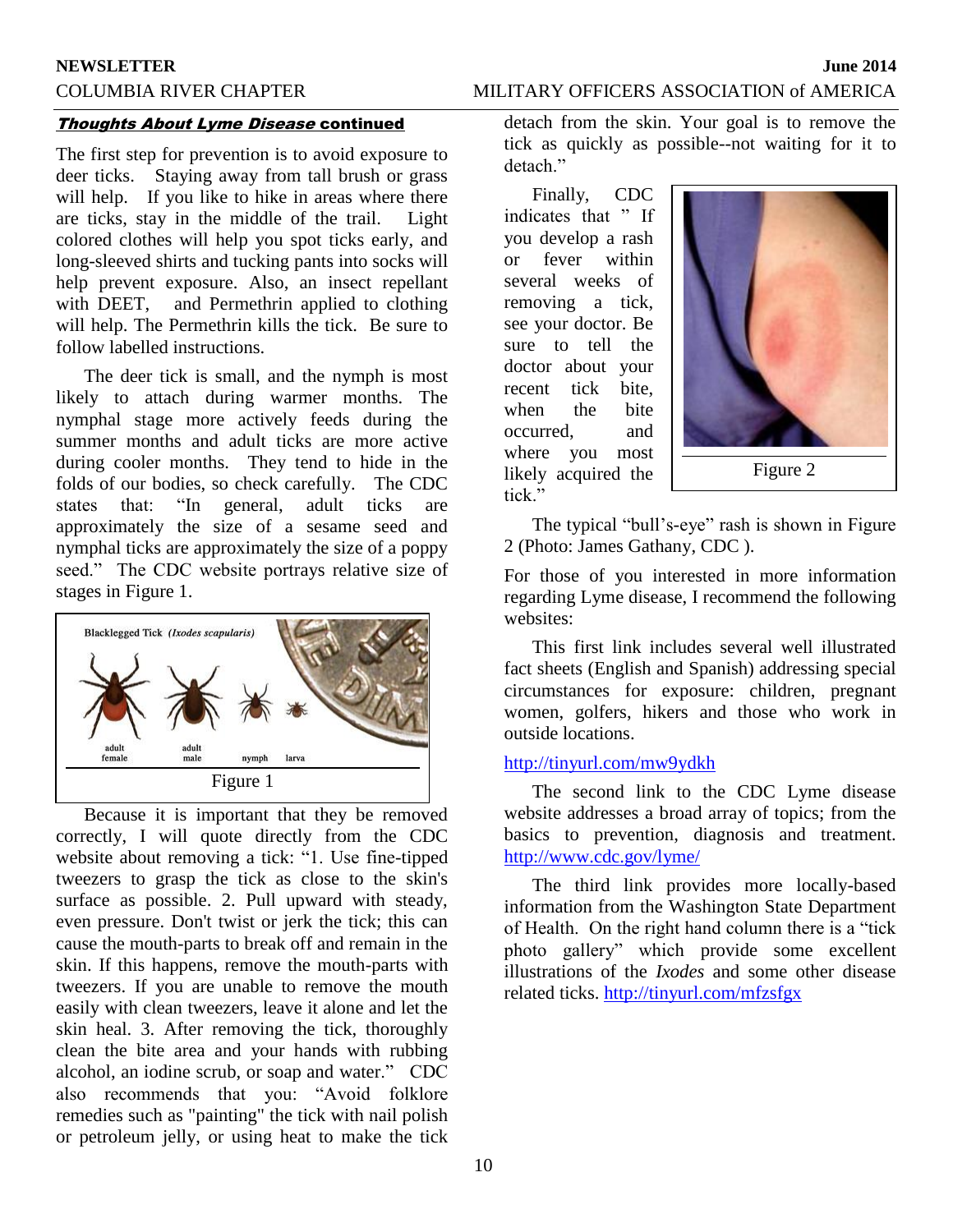## **Legislative Contacts**

## MOAA Legislative Action Center

http://www.moaa.org/Legislative/

MOAA Capitol toll free hotline at 1-866-272-6622

## White House

Comments: 202-456-1111 Switchboard: 202-456-1414 FAX: 202-456-2461 E-mail: comments@whitehouse.gov

## Congresswoman Jaime Herrera Beutler Washington's 3rd Congressional District

http://herrerabeutler.house.gov/

| Washington, DC Office:                               | Vancouver, WA Office:        |  |  |
|------------------------------------------------------|------------------------------|--|--|
| U.S. House of Representatives                        | O.O. Howard House            |  |  |
| 1130 Longworth House Office                          | 750 Anderson Street, Suite B |  |  |
| <b>Building</b>                                      | Vancouver, WA 98661          |  |  |
| Washington, DC 20515                                 | Phone: (360) 695-6292        |  |  |
| Phone: (202) 225-3536                                | Fax: (360) 695-6197          |  |  |
| Fax: (202) 225-3478                                  |                              |  |  |
| Contact Congresswoman Herrera Beutler via email:     |                              |  |  |
| https://herrerabeutler.house.gov/contact-me/email-me |                              |  |  |

U.S. Senator Maria Cantwell http://cantwell.senate.gov/

COLUMBIA RIVER CHAPTER MILITARY OFFICERS ASSOCIATION of AMERICA

The U.S. Government's Portal: http://www.usa.gov/ U.S. Senate: http://www.senate.gov/

U.S. House of Representatives: http://www.house.gov/



| WASHINGTON, DC                                                          | <b>SW WASHINGTON</b>     | <b>SEATTLE, WASHINGTON</b> |  |
|-------------------------------------------------------------------------|--------------------------|----------------------------|--|
| 511 Dirksen Senate Office Building                                      | The Marshall House       | 915 Second Avenue          |  |
| Washington, DC 20510                                                    | 1313 Officers Row        | Suite 3206                 |  |
| 202-224-3441                                                            | Vancouver, WA 98661      | Seattle, WA 98174.         |  |
| 202-228-0514 - FAX                                                      | 360-696-7838             | 206-220-6400               |  |
| 202-224-8273 - TDD                                                      | $360 - 696 - 7844 - FAX$ | 206-220-6404 - FAX         |  |
| Contact Senator Cantwell via email: http://cantwell.senate.gov/contact/ |                          |                            |  |

## U.S. Senator Patty Murray http://murray.senate.gov/

| <b>WASHINGTON, DC</b>                                                       | <b>SW WASHINGTON</b>        |
|-----------------------------------------------------------------------------|-----------------------------|
| 173 Russell Senate Office Building                                          | The Marshall House          |
| Washington, D.C. 20510                                                      | 1323 Officer's Row          |
| Phone: (202) 224-2621                                                       | Vancouver, Washington 98661 |
| Fax: (202) 224-0238                                                         | Phone: (360) 696-7797       |
|                                                                             | Fax: (360) 696-7798         |
|                                                                             |                             |
|                                                                             |                             |
| Contact Constant Monumentary annual bitmellime issues concete goulemnilling |                             |

SEATTLE, WASHINGTON 2988 Jackson Federal Building 915 Second Avenue Seattle, WA 98174 Phone: (206) 553-5545 Toll Free: (866) 481-9186 Fax: (206) 553-0891

Contact Senator Murray via email: http://murray.senate.gov/email/index.cfm

## **Vancouver Area Washington State Legislative Districts and Representatives**

| Legislator        | <b>District 49</b> | <b>District 17</b> | <b>District 18</b> | <b>District 14</b>  | <b>District 20</b>    |
|-------------------|--------------------|--------------------|--------------------|---------------------|-----------------------|
| <b>Senator</b>    | Annette Cleveland  | Don Benton         | Ann Rivers         | Curtis King         | John Braun            |
|                   | 786-7696           | 786-7632           | 786-7634           | 786-7626            | 786-7638              |
| Representative,   | Sharon Wylie       | Monica Stonier     | Brandon Vick       | Norm Johnson        | Ed Orcutt             |
| <b>Position 1</b> | 786-7924           | 786-7994           | 786-7850           | (509) 454-7210      | 786-7990              |
| Representative,   | Jim Moeller        | Paul Harris        | Liz Pike           | <b>Charles Ross</b> | <b>Richard DeBolt</b> |
| <b>Position 2</b> | 786-7872           | 786-7976           | 786-7812           | 786-7856            | 786-7896              |

Note: All phone numbers are 360 area code, except where otherwise noted. Toll free **1-800-562-6000** \* Party Caucus Phone Number until Official Swearing-in. More info at www.leg.wa.gov/legislature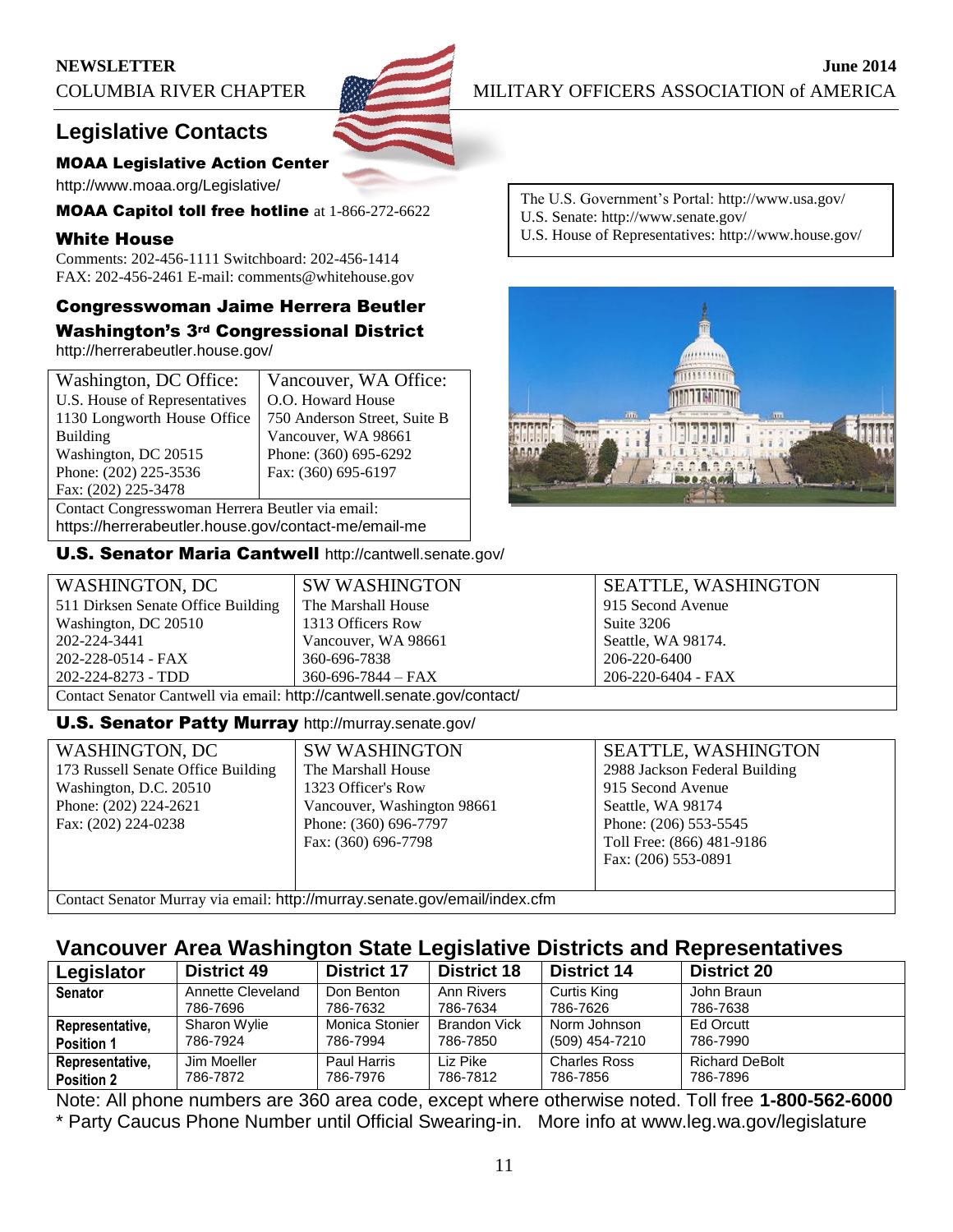## *Legislative Affairs: by Roy Korkalo*

First, be sure to look carefully at the Washington State Legislative District map below. Also, the Contact Information page includes some new information so you may accurately call our Washington State Legislators.

Redistricting caused some changes. Clark County is covered by five State Legislative Districts. Districts 49, 17, and 18 are entirely in Clark County. District 20 encompasses some of the County on the North while District 14 takes in some of Eastern Clark County.

The Contact Information in previous Newsletters remains the same for U.S. Representative Jaime Herrera Beutler, U.S. Senator Maria Cantwell and U.S. Senator Patty Murray. Here is the updated Contact Information for our Washington State District Legislators.

**District 49**: Senator Annette Cleveland. 360-786-7696. In Vancouver, 360-571-2732. Representative Sharon Wylie. 360-786-7924. Representative Jim Moeller. 360-786-7872.

- **District 17:** Senator Don Benton. 360-786-7632 Representative Monica Stonier. 360-786-7994. In Vancouver, 360-260-6375. Representative Paul Harris. 360-786-7976.
- **District 18:** Senator Ann Rivers. 360-786-7634. Representative Brandon Vick. 360-786-7850. In Camas, 360-210-7070. Representative Liz Pike. 360-786-7812. In Camas, 360-210-4534.
- **District 14:** Senator Curtis King. 360-786-7626. Representative Norm Johnson. 509-454-7210. Representative Charles Ross. 360-786-7856.

**District 20:** Senator John Braun. 360-786-7638. Representative Ed Orcutt. 360-786-7990. Representative Richard DeBolt. 360-786-7896.

**Roy Korkalo Legislative Affairs (360) 892-7189**